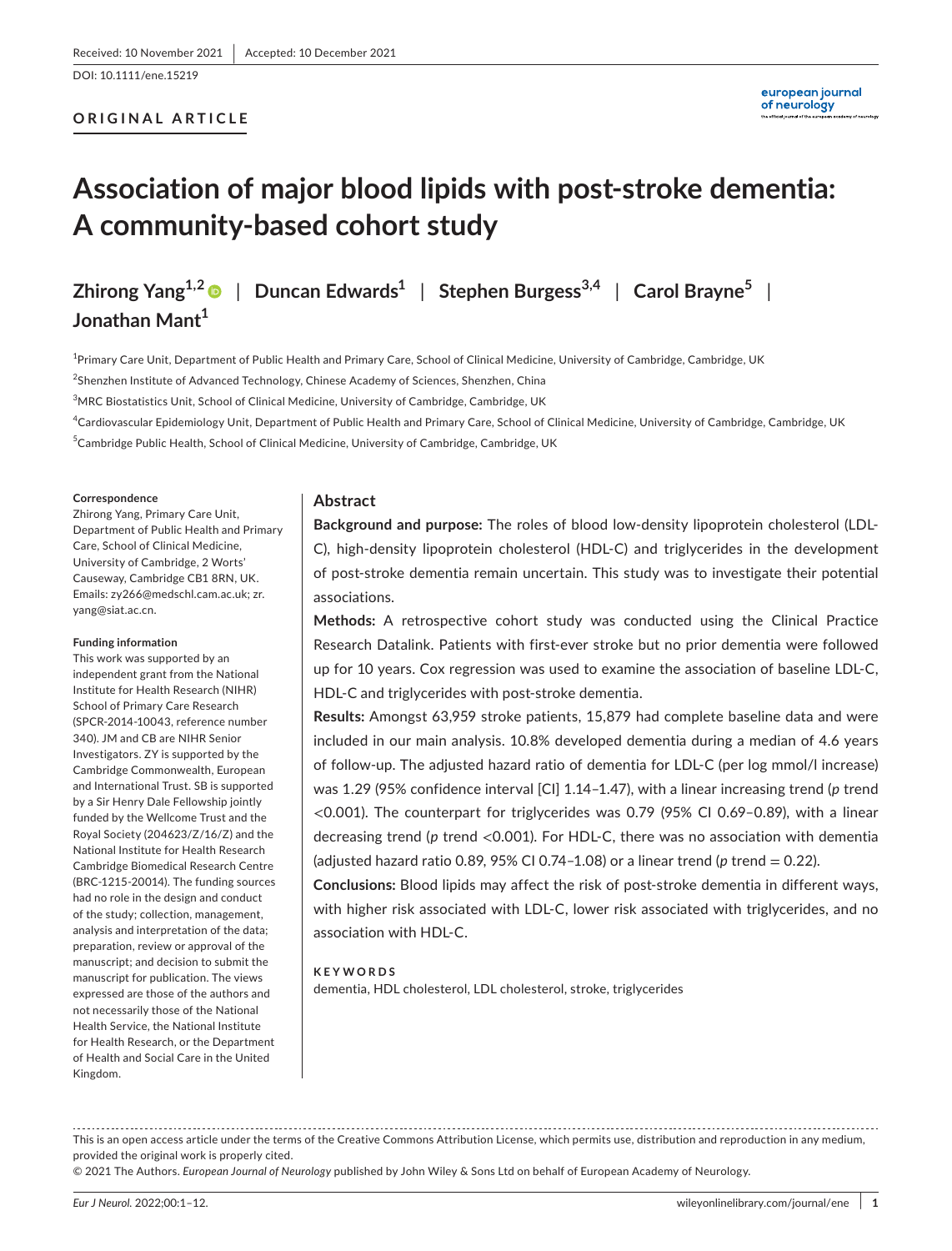# **BACKGROUND**

The current American guideline recommends intensive statin therapy to reduce the blood low-density lipoprotein cholesterol (LDL-C) level following ischaemic stroke for prevention of future atherosclerotic cardiovascular disease but does not stipulate a target level of LDL-C due to limited evidence [1]. European guidelines recommend a more intensive target of LDL-C <1.4 mmol/l in very high risk patients compared with the previous target of <1.8 mmol/l [2,3]. Whilst atherosclerotic cardiovascular disease and dementia share many cardiovascular risk factors [4], whether lipid levels affect the risk of dementia has not been established, with only low-quality evidence available on the effect of lipid-lowering treatment on the risk of dementia in the general population [5].

Relevant evidence is scarce in stroke patients, who are more likely to have hyperlipidaemia and develop subsequent dementia than the general population [6,7]. According to a recent systematic review [8], only one randomised controlled trial, the Prevention of Decline in Cognition after Stroke Trial (PODCAST), has investigated the effect of lowering LDL-C on post-stroke dementia (PSD) [9]. This small-scale trial found that an intensive target (LDL-C <1.3 mmol/l vs. <3.0 mmol/l) significantly improved some cognitive test scores amongst 77 stroke patients during a 2-year follow-up, with a statistically non-significant protective effect on PSD (odds ratio 0.18, 95% confidence interval [CI] 0.01–3.98). The same systematic review found no trials or observational studies for assessing the risk of PSD with different levels of high-density lipoprotein cholesterol (HDL-C) or triglycerides [8]. It is unclear whether target levels of LDL-C recommended in the guidelines [2,3], or different levels of other blood lipids, would have an impact on the occurrence of PSD.

This study was to examine the association of LDL-C, HDL-C and triglycerides with dementia in people with stroke.

# **METHODS**

#### **Data sources**

A retrospective cohort study was conducted using the Clinical Practice Research Datalink (CPRD) GOLD with its linked data sources, including integrated Hospital Episode Statistics (HES), Office for National Statistics and Index of Multiple Deprivation [10]. The CPRD GOLD provides anonymised data extracted from primary care medical records, with coverage of a representative sample of approximately 7% of the UK population from more than 670 practices [10]. Read codes used in this study to define population, outcomes and comorbidities are publicly available on the website [https://www.phpc.cam.ac.uk/](https://www.phpc.cam.ac.uk/pcu/research/research-groups/crmh/cprd_cam/codelists/) [pcu/research/research-groups/crmh/cprd\\_cam/codelists/](https://www.phpc.cam.ac.uk/pcu/research/research-groups/crmh/cprd_cam/codelists/).

# **Study population**

This study included patients aged at least 18 years with a diagnosis of first-ever stroke (ischaemic stroke or intracerebral haemorrhage) recorded in the CPRD between 1 January 2006 and 31 December 2017. For those with stroke subtype unspecified in the CPRD, reference was made to HES via linkage to determine the subtype. In our main analysis, eligible patients were required to have complete baseline data for at least one lipid fraction. To ensure complete capture of pre-existing diagnoses and medications, eligible patients were also required to have at least 12 months of record information before the index date of stroke. Patients with any dementia codes prior to the index stroke were excluded. The measurement of exposures, outcomes and covariates in relation to the timing of stroke is summarised in a study design diagram (Figure 1).

#### **Outcomes**

The primary outcome of interest was incident PSD. A current consensus definition of PSD was adopted, which includes any subtype of dementia following stroke [11]. A clinical diagnosis of dementia was identified using Read codes recorded in the CPRD or International Classification of Diseases 10th version (ICD-10) codes recorded in HES and the Office for National Statistics.

## **Exposures**

The exposure of interest was blood lipid fractions (i.e., LDL-C, HDL-C and triglycerides) at index stroke, which could help inform post-stroke lipid target treatment. To account for the delay in poststroke lipid tests in clinical practice, the measures recorded within the 3 months before and after stroke were used (6 months centring around the index stroke) to represent the lipid level at baseline. When multiple measures were available, the average was used. Each lipid fraction was logarithmically transformed when treated as a continuous variable, and was further categorised into quintiles. For LDL-C, it was also classified into ordinal categories reflecting the target levels recommended for lipid-lowering treatment in the previous clinical guideline (1.8–2.59, 2.60–3.99, ≥4.0 vs. <1.8 mmol/l) and in the recent guideline with more intensive targets (1.4–1.79, 1.80– 2.59, 2.6–2.99, ≥3.0 vs. <1.4 mmol/l) [2,3].

#### **Potential confounders**

Potential confounders included in this study represented demographics, lifestyle, cardiovascular factors, neuropsychological conditions, markers of immunity/inflammation, healthcare utilisation and medications, which are considered to be associated with, or may help reduce, the risk of dementia [5,12](Appendix S1).

## **Follow-up**

Follow-up started from the index stroke until the occurrence of any dementia or censoring, whichever occurred earlier. Censoring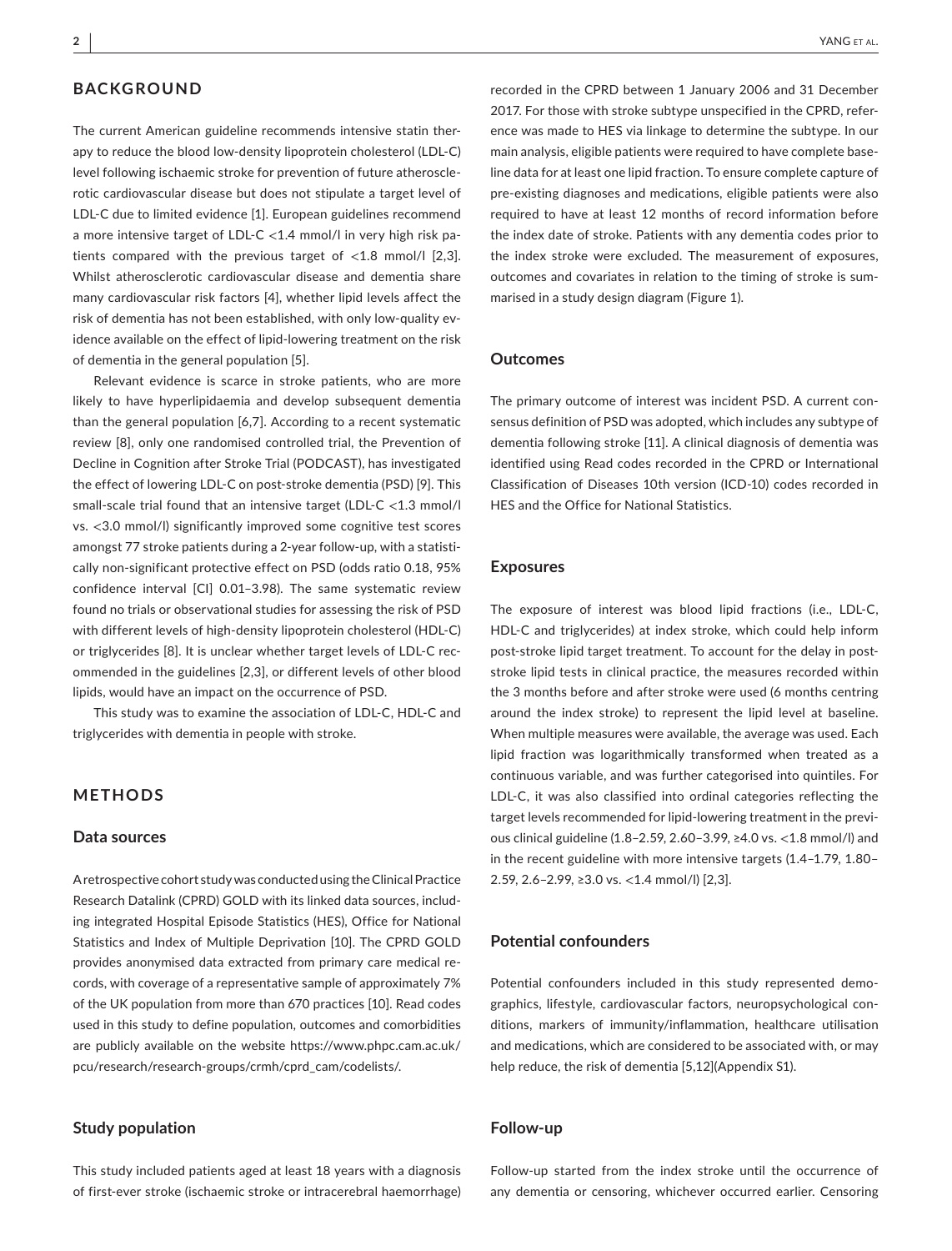**FIGURE 1** Study design diagram with measurement of exposures, outcomes and covariates. Abbreviations: HDL-C, highdensity lipoprotein cholesterol; LDL-C: low-density lipoprotein cholesterol.



included death, transfer-out from the CPRD, the end of the 10-year follow-up or the last update of the CPRD (31 July 2018).

## **Statistical analysis**

Baseline characteristics were described and the difference between patients with and without blood lipids data was examined. The incidence rate of dementia was calculated. Crude and adjusted hazard ratios (HRs) with 95% CI of PSD over 10 years were estimated using Cox proportional hazards models for each lipid fraction as a continuous variable. Robust standard errors were used to allow for intragroup correlation related to possible clustering effects by general practice. Our primary model was conducted with full adjustment for demographics, lifestyle, the other two lipid fractions, comorbidity, healthcare utilisation and pre-stroke medications. To explore how the association of interest was influenced by the potential confounders, two nested models were conducted with adjustment for some of these confounders (demographics, lifestyle, the other two lipid fractions and comorbidity; and demographics and lifestyle only). To accommodate their potential nonlinear relationships with dementia in all the models, body mass index (BMI) was logarithmically transformed and age and consultation were treated as restricted cubic smoothing spline variables with four knots [13]. The proportional hazards assumption was examined by testing the significance level of the interaction terms between each lipid fraction and time over 10 years. All models in the main analysis were complete-case analyses.

The HR of dementia for each ordinal category of blood lipids (quintiles for each lipid fraction and different guideline targets for LDL-C) was then estimated. The linear trend of the risk of dementia was tested by assigning median values of a lipid fraction to each ordinal category and treating them as a numerical variable in the models.

To examine robustness of the study results, a series of sensitivity analyses were conducted. (1) Multiple imputation was used with chained equations to replace missing baseline values (linear regression for the three lipid fractions and BMI [all in logarithmic form] and multinomial logistic regression for smoking status). Covariates included for the imputation consisted of an indicator variable for dementia and censoring, year of follow-up and all independent variables involved in the primary model. As a rule of thumb, 75 imputations were conducted as there were 75% of patients having a missing value in at least one of the variables [14]. (2) Follow-up was started at the fourth month post-stroke. (3) Patients having a first record of dementia within the first 6 months after stroke were excluded. (4) Unspecified stroke was separated from ischaemic stroke. (5) The analysis was restricted to patients with linkage to HES data. (6) Competing-risks regression models were used treating death as a competing-risks event to calculate sub-distribution HR.

Subgroup analysis by age group, gender, stroke subtype, cardiovascular comorbidity and pre-stroke statin use was conducted using the primary model. Subgroup difference was examined by testing the interaction term between the stratifying variable and each lipid fraction.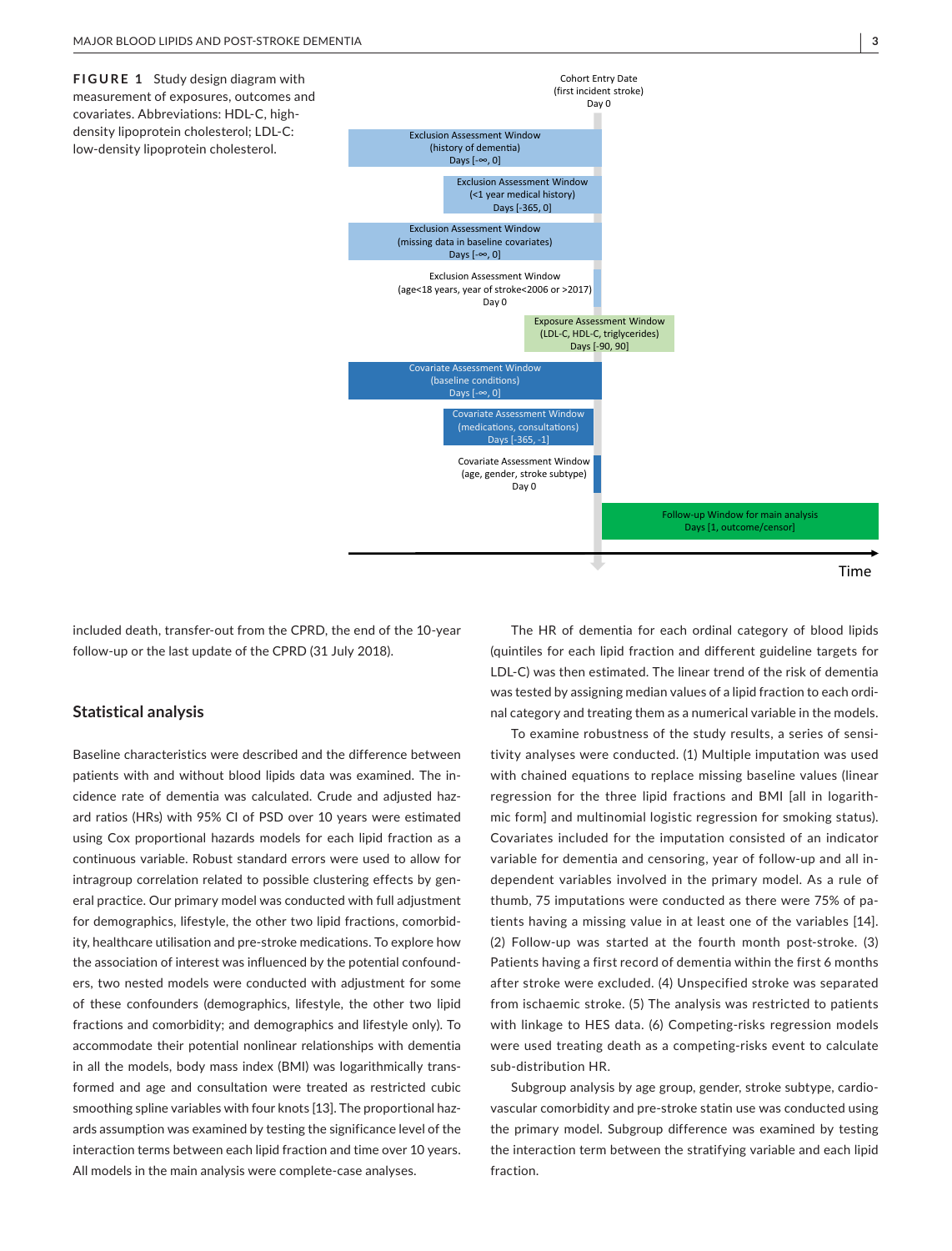To explore the potential impact of unmeasured confounding on our main findings, control outcome analysis was conducted using coronary heart disease (CHD) as a positive control outcome and fracture and peptic ulcer as negative control outcomes, which were selected based on the findings from large-scale trials [15–21]. Whilst conducted for each lipid fraction, this analysis was primarily for LDL-C given that the evidence on these outcomes for LDL-C was more conclusive than that for HDL-C and triglycerides. In this analysis, the patients who had the corresponding condition before stroke were additionally excluded from the analysis.

All data management and statistical analyses were conducted using Stata 15. Quality control was performed before analysis (Appendix S2). The statistical significance was *p* < 0.05 two-tailed except for subgroup analysis, where a Bonferroni correction was applied to the significance level of subgroup difference that divided 0.05 by the 11 subgroups examined (i.e., 0.0045).

### **Ethics approval and patient consents**

Ethics approval was obtained from the Independent Scientific Advisory Committee of the CPRD (protocol number 17\_201R), with no written consent from participants required.

# **RESULTS**

## **Patient inclusion and baseline characteristics**

Amongst 63,959 stroke patients, 17,729 patients had baseline values for LDL-C, 22,436 for HDL-C and 19,473 for triglycerides. 15,879 patients with complete baseline data contributed to the main modelling analysis (Appendix S3). In these patients, there was a higher proportion of younger people, males, ischaemic stroke, diabetes and prior treatments (statins and antidiabetic drugs) compared with those having missing lipid data (Table 1). Medians of LDL-C, HDL-C and triglycerides (mmol/l) were 2.4 (interquartile range 1.8–3.1), 1.3 (1.1–1.6) and 1.3 (1.0–1.8), respectively.

Patients with higher LDL-C were more likely to be younger and female, but less likely to have cardiovascular comorbidities, consult with their general practitioners or receive pre-stroke medications (Appendix S4). Similar patterns were observed for HDL-C except that patients in a higher-level category tended to be older, female, less deprived, nonsmoker and have a lower BMI. For triglycerides, on the other hand, patients in a higher-level category were more likely to be younger, more deprived and current smoker, and to have a higher BMI, CHD, diabetes, hypertension, more consultation and more pre-stroke medications.

# **Incidence rate of dementia**

Amongst 15,879 patients with complete baseline data, 1713 (10.8%) patients developed PSD during a median of 4.6 years of follow-up,

with an incidence rate of 22.1 per 1000 person-years. The incidence rate of PSD for each lipid fraction was similar (21.4, 22.1 and 21.1 per 1000 person-years in patients with complete data on LDL-C, HDL-C and triglycerides, respectively) (Table 2). The rate increased with age regardless of gender (Appendix S5).

# **Association of LDL-C with dementia**

Higher LDL-C was associated with lower risk of PSD (crude HR 0.89, 95% CI 0.79–1.00) (Table 2). However, this association reversed in the adjusted estimates and became progressively stronger with adjustment for more potential confounders. The most important confounders were cardiovascular related comorbidities (Appendix S6). The fully adjusted HR was 1.29 (95% CI 1.14–1.47). Likewise, the fully adjusted estimates suggested that patients with a higher level of LDL-C were more likely to develop PSD (Figure 2). The risk of dementia was significantly increased in a linear trend with an increase in LDL quintiles or guideline targets (all *p* values for trend <0.001). The proportional hazards assumption was met for all full adjustment models (all *p* values for interaction with time >0.05).

#### **Association of HDL-C with dementia**

A higher level of HDL-C was associated with higher risk of PSD (crude HR 1.46, 95% CI 1.24–1.71) (Table 2). However, this association became neutral in the adjusted estimates, with the fully adjusted HR being 0.89 (95% CI 0.74–1.08). When stratified into quintiles, no linear trend was observed (all *p* values for trend >0.05) after confounding adjustment despite a linear increasing trend in the crude estimate (*p* value for trend <0.001) (Figure 3). The proportional hazards assumption was met for all full adjustment models (all *p* values for interaction with time >0.05).

## **Association of triglycerides with dementia**

Both crude and adjusted estimates suggested an inverse association of triglycerides with PSD (fully adjusted HR 0.79, 95% CI 0.69–0.89) (Table 2). The most important confounders were cardiovascular related comorbidities and other lipid fractions (Appendix S6). Similarly, a higher quintile level of triglycerides was associated with lower risk of PSD, with a linear decreasing trend (all *p* values for trend <0.001) (Figure 4). The proportional hazards assumption was met for all full adjustment models (all *p* values for interaction with time >0.05) except for the third quintile versus the lowest quintile (*p* value 0.03).

#### **Sensitivity analysis**

Sensitivity analyses did not appreciably change the main results on the full adjusted estimates of the association of each lipid fraction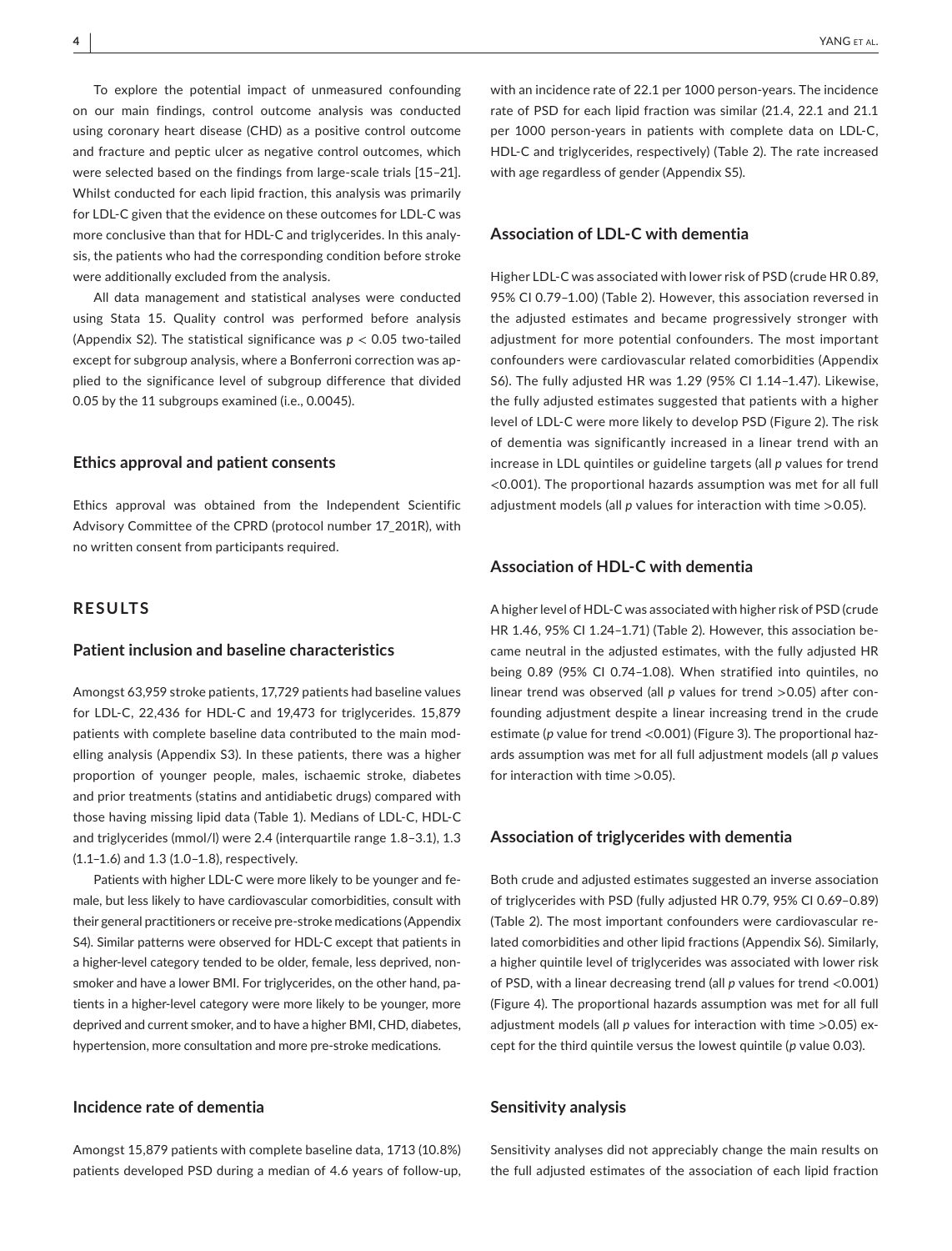## **TABLE 1** Baseline characteristics of eligible patients

|                                       |                         | Lipid data available                     |                                          |                                        |                                 |                  |
|---------------------------------------|-------------------------|------------------------------------------|------------------------------------------|----------------------------------------|---------------------------------|------------------|
| Characteristic (n, [%])               | Total<br>$(N = 63,959)$ | <b>LDL</b> cholesterol<br>$(n = 17,729)$ | <b>HDL</b> cholesterol<br>$(n = 22,436)$ | <b>Triglycerides</b><br>$(n = 19,473)$ | No lipid data<br>$(n = 40,065)$ | SMD <sup>g</sup> |
| LDL mmol/l, median $(IQR)^a$          | NA                      | $2.4(1.8-3.1)$                           | $2.4(1.8-3.1)$                           | $2.4(1.8-3.1)$                         | <b>NA</b>                       | ΝA               |
| Log mmol/ $I^a$                       | <b>NA</b>               | $0.9(0.6 - 1.1)$                         | $0.9(0.6 - 1.1)$                         | $0.9(0.6 - 1.1)$                       | <b>NA</b>                       | <b>NA</b>        |
| HDL mmol/l, median (IQR) <sup>b</sup> | <b>NA</b>               | $1.3(1.1-1.6)$                           | $1.3(1.1-1.6)$                           | $1.3(1.1-1.6)$                         | <b>NA</b>                       | NA               |
| Log mmol/lb                           | <b>NA</b>               | $0.3(0.1 - 0.5)$                         | $0.3(0.1-0.5)$                           | $0.3(0.1-0.5)$                         | <b>NA</b>                       | ΝA               |
| TG mmol/l, median (IQR) <sup>c</sup>  | <b>NA</b>               | $1.3(1.0-1.8)$                           | $1.3(1.0-1.8)$                           | $1.3(1.0-1.8)$                         | <b>NA</b>                       | <b>NA</b>        |
| Log mmol/I <sup>c</sup>               | <b>NA</b>               | $0.3(-0.1-0.6)$                          | $0.3(0-0.6)$                             | $0.3(0-0.6)$                           | <b>NA</b>                       | <b>NA</b>        |
| Age, years, median (IQR)              | 75 (64-83)              | 72 (63-80)                               | 72 (63-80)                               | 72 (63-80)                             | 76 (66-84)                      | 0.21             |
| Female                                | 31,457 (49.2)           | 8019 (45.2)                              | 10,305 (45.9)                            | 8896 (45.7)                            | 20,460 (51.1)                   | 0.10             |
| <b>IMD</b>                            |                         |                                          |                                          |                                        |                                 | 0.08             |
| Group 1 (least deprived)              | 13,398 (20.9)           | 4100 (23.1)                              | 4914 (21.9)                              | 4369 (22.4)                            | 8120 (20.3)                     |                  |
| Group 2                               | 11,951 (18.7)           | 3454 (19.5)                              | 4405 (19.6)                              | 3757 (19.3)                            | 7310 (18.2)                     |                  |
| Group 3                               | 13,778 (21.5)           | 3893 (22.0)                              | 4947 (22.1)                              | 4220 (21.7)                            | 8538 (21.3)                     |                  |
| Group 4                               | 13,023 (20.4)           | 3219 (18.2)                              | 4181 (18.6)                              | 3555 (18.3)                            | 8578 (21.4)                     |                  |
| Group 5                               | 11,809 (18.5)           | 3063 (17.3)                              | 3989 (17.8)                              | 3572 (18.3)                            | 7519 (18.8)                     |                  |
| Smoking <sup>d</sup>                  |                         |                                          |                                          |                                        |                                 | 0.03             |
| Current                               | 12,625 (19.7)           | 3458 (19.5)                              | 4419 (19.7)                              | 3845 (19.7)                            | 7887 (19.7)                     |                  |
| Former                                | 20,775 (32.5)           | 5611 (31.7)                              | 7157 (31.9)                              | 6145 (31.6)                            | 13,182 (32.9)                   |                  |
| Never                                 | 30,162 (47.2)           | 8594 (48.5)                              | 10,771 (48.0)                            | 9432 (48.4)                            | 18,694 (46.7)                   |                  |
| BMI, median (IQR) <sup>e</sup>        | 26.6 (23.6-30.1)        | 26.9 (24.1-30.4)                         | 27.0 (24.1-30.5)                         | 27.0 (24.1-30.5)                       | 26.4 (23.3-29.9)                | 0.13             |
| Stroke subtype                        |                         |                                          |                                          |                                        |                                 | 0.15             |
| Ischaemic stroke <sup>r</sup>         | 58,377 (91.3)           | 16,622 (93.8)                            | 21,041 (93.8)                            | 18,268 (93.8)                          | 35,965 (89.8)                   |                  |
| Intracerebral haemorrhage             | 5582 (8.7)              | 1107 (6.2)                               | 1395 (6.2)                               | 1205 (6.2)                             | 4100 (10.2)                     |                  |
| Atrial fibrillation                   | 12,899 (20.2)           | 2928 (16.5)                              | 3770 (16.8)                              | 3212 (16.5)                            | 8889 (22.2)                     | 0.14             |
| Alcohol problems                      | 3039 (4.8)              | 764 (4.3)                                | 998 (4.4)                                | 843 (4.3)                              | 1986 (5.0)                      | 0.03             |
| Anxiety                               | 12,141 (19.0)           | 3385 (19.1)                              | 4301 (19.2)                              | 3734 (19.2)                            | 7557 (18.9)                     | < 0.01           |
| Asthma                                | 8253 (12.9)             | 2291 (12.9)                              | 2919 (13.0)                              | 2521 (12.9)                            | 5147 (12.8)                     | < 0.01           |
| COPD                                  | 6210 (9.7)              | 1513 (8.5)                               | 1954 (8.7)                               | 1682 (8.6)                             | 4114 (10.3)                     | 0.05             |
| Coronary heart disease                | 14,880 (23.3)           | 4077 (23.0)                              | 5188 (23.1)                              | 4487 (23.0)                            | 9349 (23.3)                     | < 0.01           |
| Depression                            | 16,974 (26.5)           | 4645 (26.2)                              | 5954 (26.5)                              | 5148 (26.4)                            | 10,641 (26.6)                   | < 0.01           |
| <b>Diabetes</b>                       | 11,429 (17.9)           | 3834 (21.6)                              | 5008 (22.3)                              | 4266 (21.9)                            | 6142 (15.3)                     | 0.17             |
| Epilepsy                              | 2020 (3.2)              | 468(2.6)                                 | 620(2.8)                                 | 513(2.6)                               | 1361(3.4)                       | 0.04             |
| <b>Hearing loss</b>                   | 13,994 (21.9)           | 3723 (21.0)                              | 4730 (21.1)                              | 4051 (20.8)                            | 8976 (22.4)                     | 0.03             |
| Heart failure                         | 5472 (8.6)              | 1138 (6.4)                               | 1511 (6.7)                               | 1260(6.5)                              | 3860 (9.6)                      | 0.11             |
| Hypertension                          | 37,309 (58.3)           | 10,317 (58.2)                            | 13,166 (58.7)                            | 11,400 (58.5)                          | 23,263 (58.1)                   | 0.01             |
| Parkinson's disease                   | 828 (1.3)               | 163(0.9)                                 | 206 (0.9)                                | 178 (0.9)                              | 610(1.5)                        | 0.06             |
| Peripheral artery disease             | 3886 (6.1)              | 1028 (5.8)                               | 1351 (6.0)                               | 1131 (5.8)                             | 2463 (6.1)                      | < 0.01           |
| Rheumatoid arthritis                  | 4185 (6.5)              | 1015(5.7)                                | 1370 (6.1)                               | 1127 (5.8)                             | 2726 (6.8)                      | 0.03             |
| Transient ischaemic attack            | 6962 (10.9)             | 2183 (12.3)                              | 2747 (12.2)                              | 2361 (12.1)                            | 4065 (10.1)                     | 0.06             |
| Consultation, median (IQR)            | $33(20-50)$             | $33(20-49)$                              | $33(20-49)$                              | $33(20-49)$                            | $33(20-50)$                     | 0.03             |
| <b>Statins</b>                        | 25,401 (39.7)           | 8092 (45.6)                              | 10,269 (45.8)                            | 8956 (46.0)                            | 14,503 (36.2)                   | 0.19             |
| Other lipid-lowering drugs            | 1868 (2.9)              | 667 (3.8)                                | 834 (3.7)                                | 750 (3.9)                              | 989 (2.5)                       | 0.07             |
| Anticoagulant                         | 4917 (7.7)              | 1202 (6.8)                               | 1540 (6.9)                               | 1323 (6.8)                             | 3284 (8.2)                      | 0.05             |
| Antidiabetic drugs                    | 8546 (13.4)             | 2886 (16.3)                              | 3766 (16.8)                              | 3208 (16.5)                            | 4566 (11.4)                     | 0.15             |
| Antihypertensive drugs                | 40,926 (64.0)           | 11,327 (68.9)                            | 14,515 (64.7)                            | 12,530 (64.3)                          | 25,461 (63.5)                   | 0.02             |

(Continues)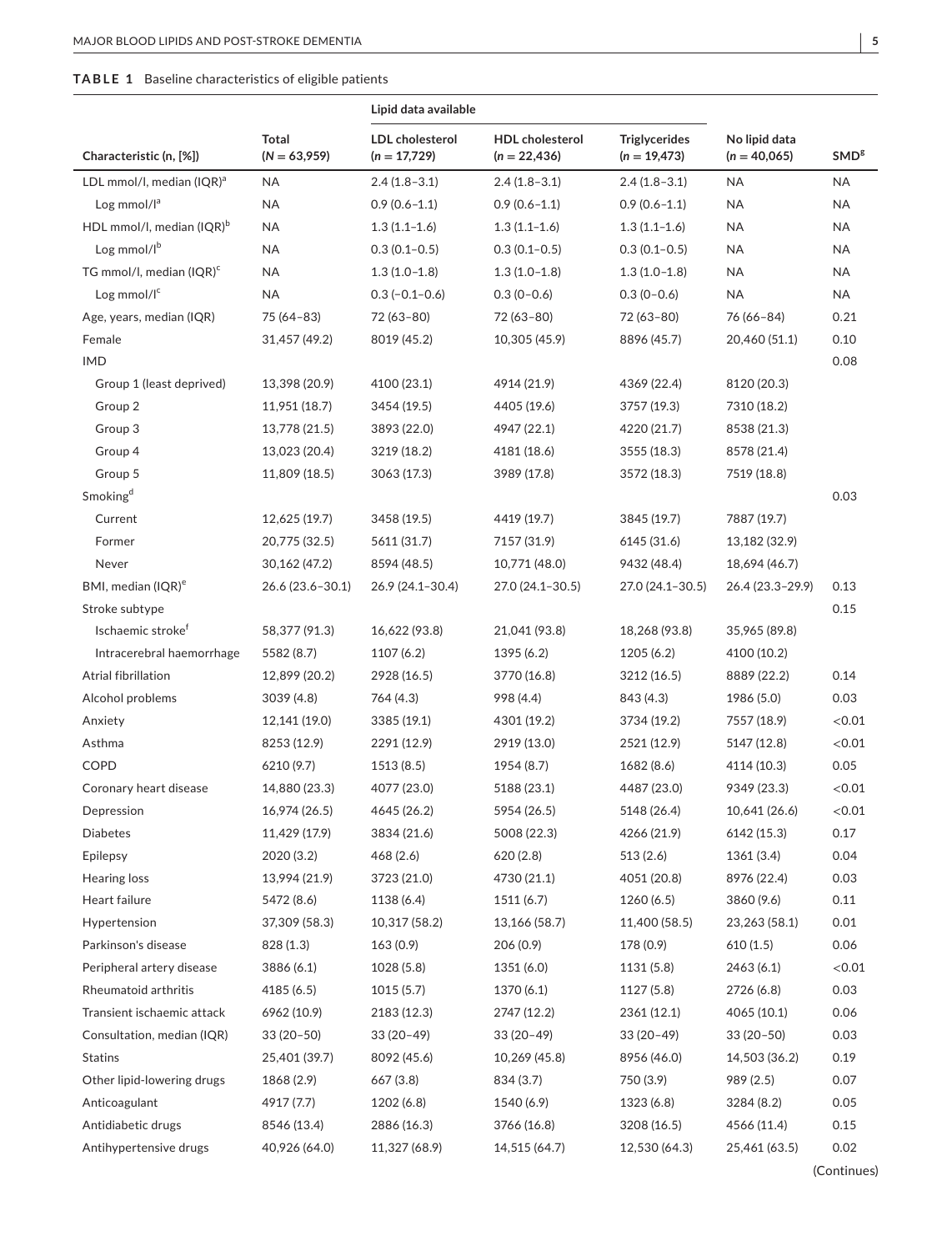# **TABLE 1** (Continued)

|                         |                         | Lipid data available              |                                          |                                        |                                 |                  |
|-------------------------|-------------------------|-----------------------------------|------------------------------------------|----------------------------------------|---------------------------------|------------------|
| Characteristic (n, [%]) | Total<br>$(N = 63.959)$ | LDL cholesterol<br>$(n = 17.729)$ | <b>HDL</b> cholesterol<br>$(n = 22.436)$ | <b>Triglycerides</b><br>$(n = 19.473)$ | No lipid data<br>$(n = 40.065)$ | SMD <sup>g</sup> |
| Antiplatelets           | 25.435 (39.8)           | 7477 (42.2)                       | 9522 (42.4)                              | 8305 (42.6)                            | 15.305 (38.2)                   | 0.09             |

<sup>a</sup>A total of 46,230 (72.3%) patients had a missing value of LDL cholesterol. Amongst those having a value of HDL cholesterol and triglycerides, 4889 (21.8%) and 2366 (12.2%) had a missing value of LDL cholesterol.

 $^{\rm b}$ A total of 41,523 (64.9%) patients had a missing value of HDL cholesterol. Amongst those having a value of LDL cholesterol and triglycerides, 182 (1.0%) and 1307 (6.7%) had a missing value of HDL cholesterol.

c A total of 44,486 (69.6%) patients had a missing value of triglycerides. Amongst those having a value of LDL cholesterol and HDL cholesterol, 622 (3.5%) and 4270 (19.0%) had a missing value of triglycerides.

d A total of 397 (0.6%) patients had a missing value of smoking status: 66 (0.4%), 89 (0.4%), 51 (0.3%) and 302 (0.75%) for those with LDL cholesterol, HDL cholesterol, triglycerides and no lipid data, respectively.

e A total of 5924 (9.3%) patients had a missing value of BMI: 1213 (6.8%), 1531 (6.8%), 1367 (7.0%) and 4260 (10.6%) for those with LDL cholesterol, HDL cholesterol, triglycerides and no lipid data, respectively.

f A total of 28,000 (43.8%) patients had an unspecified stroke subtype: 8416 (47.5%), 10,532 (46.9%), 9316 (47.8%) and 16,761 (41.8%) for those with LDL cholesterol, HDL cholesterol, triglycerides and no lipid data, respectively.

g SMD was used to examine the difference between those with and without available lipid data available. An absolute value of SMD larger than 0.10 indicated a significant difference.

Abbreviations: BMI, body mass index; COPD, chronic obstructive pulmonary disease; HDL, high-density lipoprotein; IMD, Index of Multiple Deprivation; IQR, interquartile range; LDL, low-density lipoprotein; NA, not applicable; SMD, standardised mean difference; TG, triglycerides.

#### **TABLE 2** Association of blood lipid fractions (per log mmol/l increase) with dementia

|                                | LDL cholesterol     | <b>HDL</b> cholesterol | <b>Triglycerides</b> |
|--------------------------------|---------------------|------------------------|----------------------|
| Total number                   | 17,729              | 22.436                 | 19.473               |
| Cases with dementia            | 1860                | 2419                   | 2065                 |
| Person-years                   | 86.716              | 109.428                | 97.863               |
| Rate (per 1000 person-years)   | 21.4                | 22.1                   | 21.1                 |
| cHR (95% CI) <sup>a</sup>      | $0.89(0.79 - 1.00)$ | $1.46(1.24 - 1.71)$    | $0.65(0.59 - 0.72)$  |
| aHR (95% CI) model $1^{\rm b}$ | $1.08(0.96 - 1.22)$ | $0.92(0.76 - 1.10)$    | $0.91(0.81 - 1.01)$  |
| Model $2^c$                    | $1.26(1.11 - 1.43)$ | $0.90(0.74 - 1.09)$    | $0.80(0.71 - 0.91)$  |
| Model 3 <sup>d</sup>           | $1.29(1.14 - 1.47)$ | $0.89(0.74 - 1.08)$    | $0.79(0.69 - 0.89)$  |

15,879 stroke patients with complete baseline data were included in all the models for the HR estimates.

<sup>a</sup>The HR was not adjusted for any potential confounders.

 $^{\rm b}$ Model 1: adjusted for age (cubic spline variables), gender, IMD, smoking and BMI (logarithmic).

c Model 2: adjusted for the variables in model 1 plus comorbidities (stroke subtype, atrial fibrillation, alcohol problem, anxiety, rheumatoid arthritis, asthma, chronic obstructive pulmonary disease, coronary heart disease, depression, diabetes, epilepsy, hearing loss, heart failure, hypertension, Parkinson's disease, peripheral artery disease and transient ischaemic attack) and the other two lipid fractions (log mmol/l).

<sup>d</sup>Model 3: adjusted for the variables in model 2 plus consultation (cubic spline variables) and medications (statins, other lipid-lowering drugs, anticoagulant, antiplatelet, antihypertensive drugs and antidiabetic drugs).

Abbreviations: aHR, adjusted hazard ratio; BMI, body mass index; cHR, crude hazard ratio; CI, confidence interval; HDL, high-density lipoprotein; IMD, Index of Multiple Deprivation; LDL, low-density lipoprotein.

with PSD (Appendix S7). After multiple imputation for missing data, a clearer linear trend was observed per level increase in LDL-C and triglycerides than in the main analysis.

with a higher level of LDL-C and the decreasing trends with a higher level of triglycerides persisted regardless of gender and hypertension. No significant linear trends were observed for HDL-C in quintiles within any subgroups except for patients on prior statin treatment.

#### **Subgroup analysis**

No evidence suggested that the association of LDL-C, HDL-C and triglycerides with PSD varied by stroke subtype and other baseline patient characteristics examined (Appendix S8). The increasing trends

#### **Control outcome analysis**

For CHD (positive control outcome), fully adjusted estimates showed an increased risk associated with LDL-C, lower risk associated with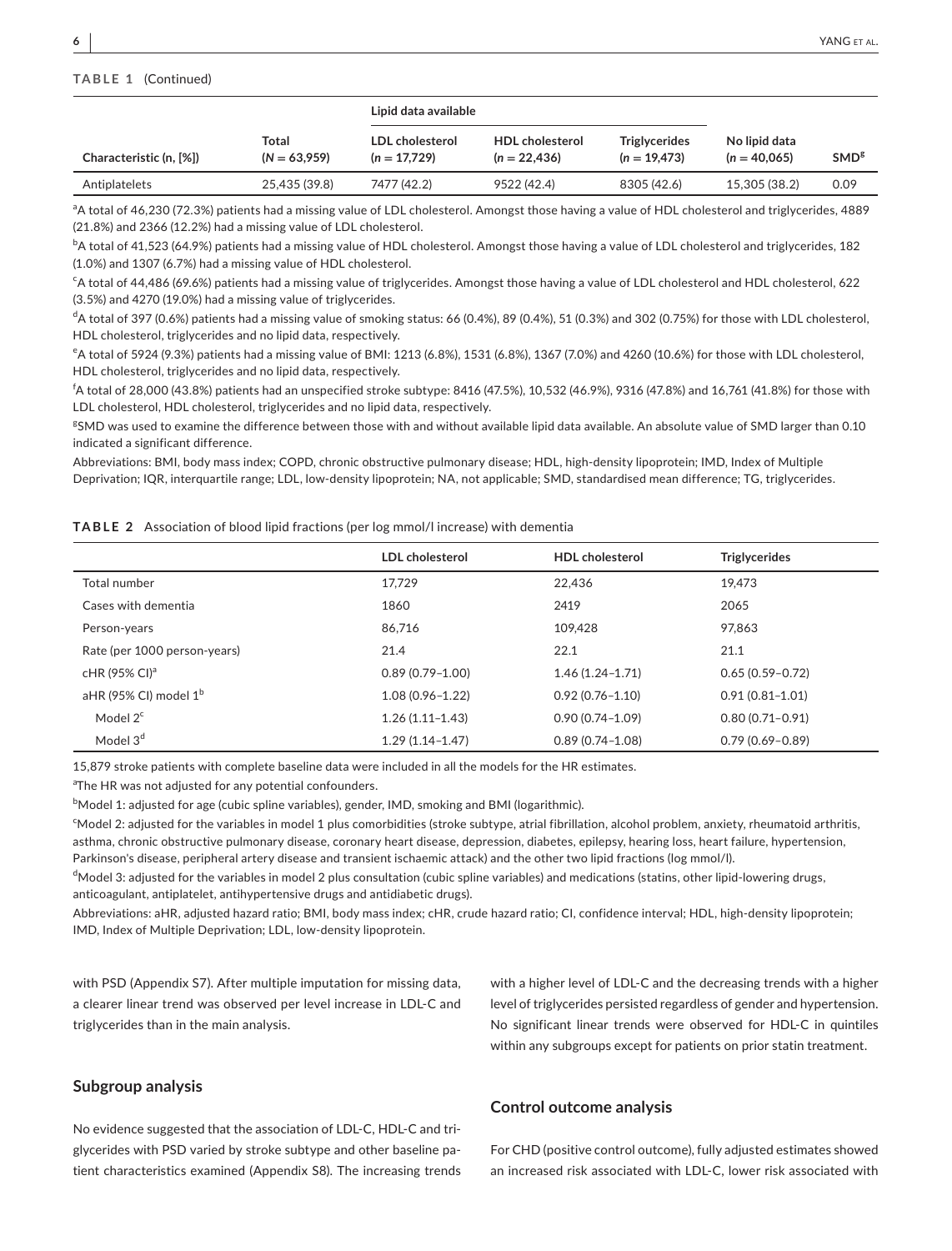**FIGURE 2** Association of LDL cholesterol levels with post-stroke dementia. (a)–(c) reflect three criteria for LDL-C classification (quintiles, previous and current guideline targets, respectively). 15,879 patients with complete baseline data were included in all the models. Tests for linear trend were conducted by assigning the medians of log LDL cholesterol to each level and treating the variable as a numerical variable in the Cox models. Crude: the HR was not adjusted for any potential confounders. Model 1: adjusted for age (cubic spline variables), gender, IMD, smoking and BMI (logarithmic). Model 2: adjusted for the variables in model 1 plus comorbidities (stroke subtype, atrial fibrillation, alcohol problem, anxiety, rheumatoid arthritis, asthma, chronic obstructive pulmonary disease, coronary heart disease, depression, diabetes, epilepsy, hearing loss, heart failure, hypertension, Parkinson's disease, peripheral artery disease and transient ischaemic attack) and the other two lipid fractions (log mmol/l). Model 3: adjusted for the variables in model 2 plus consultation (cubic spline variables) and medications (statins, other lipidlowering drugs, anticoagulant, antiplatelet, antihypertensive drugs and antidiabetic drugs). Abbreviations: BMI, body mass index; CI, confidence interval; HR, hazard ratio; IMD, Index of Multiple Deprivation; LDL-C, low-density lipoprotein cholesterol

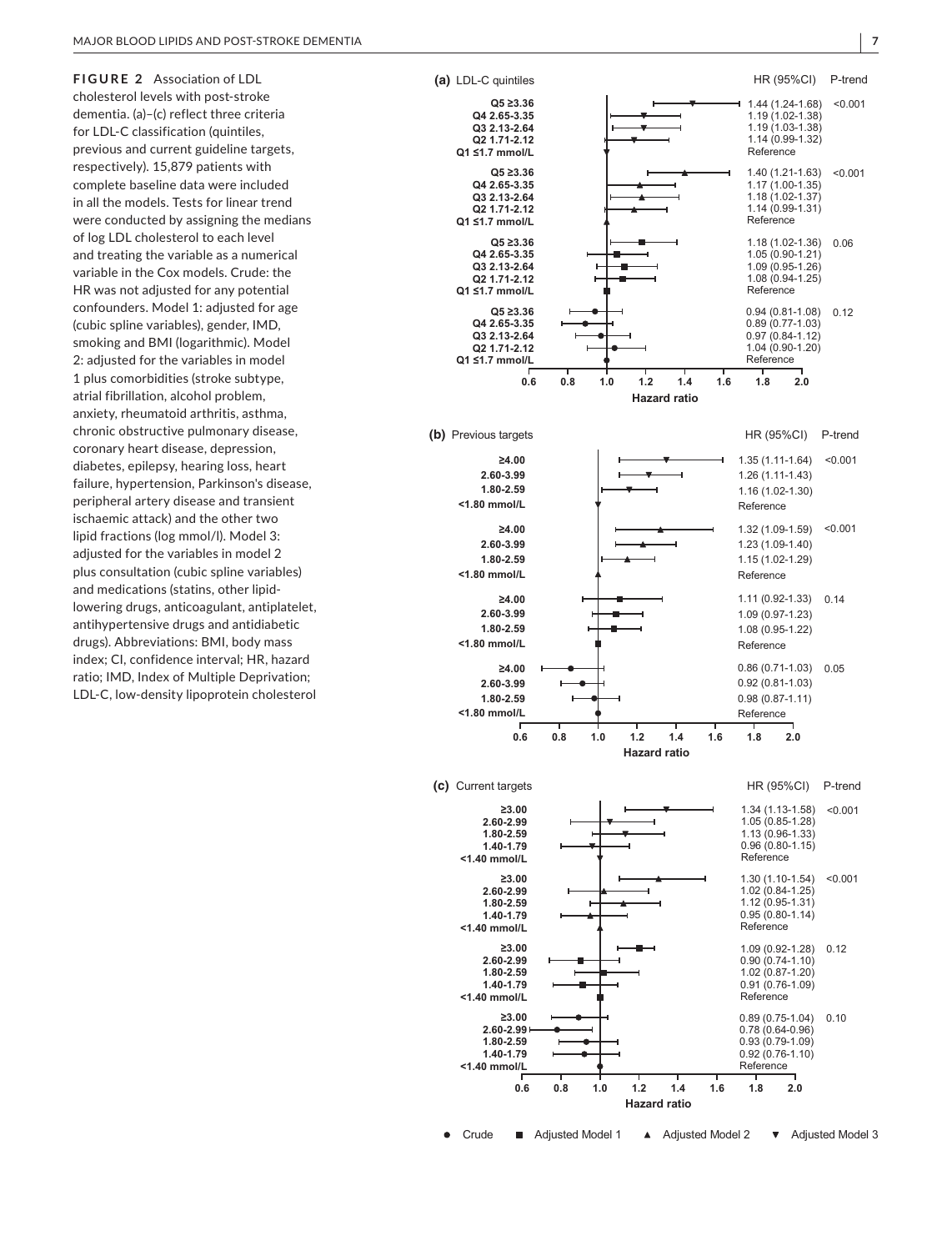

**FIGURE 3** Association of HDL cholesterol levels with post-stroke dementia. 15,879 patients with complete baseline data were included in all the models. Tests for linear trend were conducted by assigning the medians of log HDL cholesterol to each quintile and treating the variable as a numerical variable in the Cox models. Crude: the HR was not adjusted for any potential confounders. Model 1: adjusted for age (cubic spline variables), gender, IMD, smoking and BMI (logarithmic). Model 2: adjusted for the variables in model 1 plus comorbidities (stroke subtype, atrial fibrillation, alcohol problem, anxiety, rheumatoid arthritis, asthma, chronic obstructive pulmonary disease, coronary heart disease, depression, diabetes, epilepsy, hearing loss, heart failure, hypertension, Parkinson's disease, peripheral artery disease and transient ischaemic attack) and the other two lipid fractions (log mmol/l). Model 3: adjusted for the variables in model 2 plus consultation (cubic spline variables) and medications (statins, other lipid-lowering drugs, anticoagulant, antiplatelet, antihypertensive drugs and antidiabetic drugs). Abbreviations: BMI, body mass index; CI, confidence interval; HDL-C, high-density lipoprotein cholesterol; HR, hazard ratio; IMD, Index of Multiple Deprivation

HDL-C and no association with triglycerides (Appendix S9). For the two negative control outcomes (fracture and peptic ulcer), no significant adjusted associations were observed for LDL-C and triglycerides but a lower risk of fracture was associated with HDL-C.

# **DISCUSSION**

#### **Summary of principal findings**

In this study, LDL-C was associated with a higher risk of PSD and there was a linear trend of increasing risk with a higher level of LDL-C in quintiles and different guideline targets. Conversely, triglycerides were associated with a lower risk of PSD, with a linear decreasing trend for a higher level of triglycerides in quintiles. For HDL-C, no association was observed in any adjusted estimates, with no clear linear trend. No evidence suggested that the association of LDL-C, HDL-C and triglycerides with PSD varied by stroke subtype and other baseline patient characteristics examined. For the control outcomes, LDL-C was associated with CHD but not with fracture or peptic ulcer whilst no significant association was found for HDL-C and triglycerides except that HDL-C was inversely associated with CHD and positively with fracture.

## **Strengths and limitations**

Compared with previous studies identified in the recent systematic review [8], our study provided new evidence on the risk of PSD with different levels of blood lipid fractions, which may inform lipid target treatment following stroke. This study included a much larger sample of stroke patients, adjusted for more potential confounders, explored the impact of unmeasured confounding and reverse causality, and conducted a series of sensitivity analyses and subgroup analyses. The study also benefits from the strengths of the CPRD, such as representativeness of real practice settings, detailed prescription information, large sample size and long follow-up [10].

However, there are limitations in this retrospective cohort study. First, only 25% of about 64,000 stroke patients in primary care had complete baseline data, with non-primary-care attenders not providing lipid information for our study. This could cause selection bias in our estimates and reduce generalisability to all stroke patients. However, multiple imputation did not change the conclusions from the complete-case analysis but suggested a stronger linear trend for LDL-C and triglycerides. Whilst some observed variables were found to predict missingness of blood lipids (Table 1), thus supporting our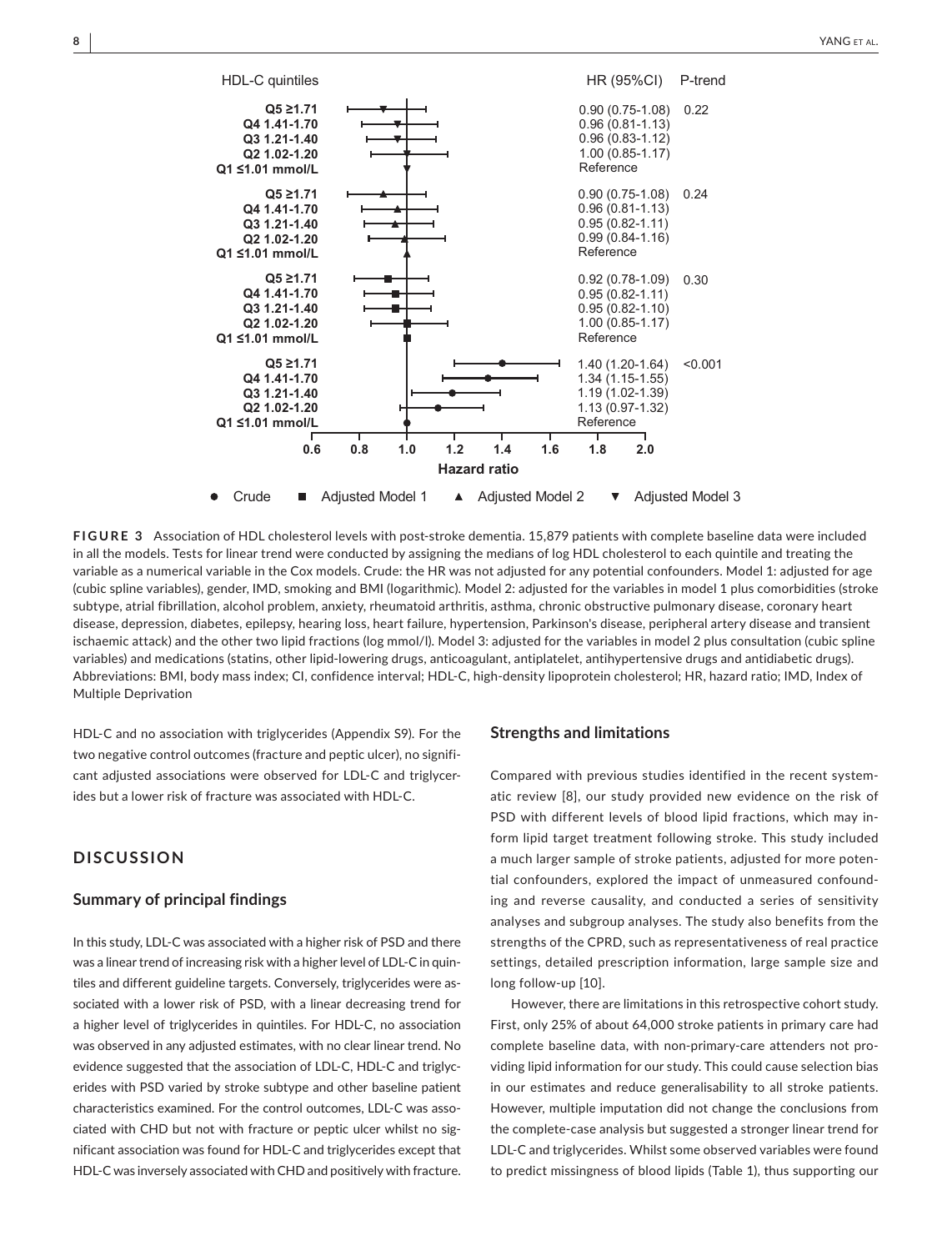

**FIGURE 4** Association of triglyceride levels with post-stroke dementia. 15,879 patients with complete baseline data were included in all the models. Tests for linear trend were conducted by assigning the medians of log triglycerides to each quintile and treating the variable as a numerical variable in the Cox models. Crude: the HR was not adjusted for any potential confounders. Model 1: adjusted for age (cubic spline variables), gender, IMD, smoking and BMI (logarithmic). Model 2: adjusted for the variables in model 1 plus comorbidities (stroke subtype, atrial fibrillation, alcohol problem, anxiety, rheumatoid arthritis, asthma, chronic obstructive pulmonary disease, coronary heart disease, depression, diabetes, epilepsy, hearing loss, heart failure, hypertension, Parkinson's disease, peripheral artery disease and transient ischaemic attack) and the other two lipid fractions (log mmol/l). Model 3: adjusted for the variables in model 2 plus consultation (cubic spline variables) and medications (statins, other lipid-lowering drugs, anticoagulant, antiplatelet, antihypertensive drugs and antidiabetic drugs). Abbreviations: BMI, body mass index; CI, confidence interval; HR, hazard ratio; IMD, Index of Multiple Deprivation

assumption of data 'missing at random', it remains possible that the multiple imputation may have introduced bias [14].

Second, some important potential risk factors of dementia could not be included for adjustment, such as severity and pathogenic mechanisms of stroke, size and location of cerebral lesion, education, ethnicity, physical activity and diet, which are poorly recorded in the CPRD. These factors, together with potential misclassification of baseline covariates, may have resulted in residual confounding. However, the impact of residual confounding may not be substantial for LDL-C given that the association with control outcomes agreed with findings from trials.

Third, there is likely to be under-recording of dementia in the CPRD due to the underdiagnosis issue in clinical practice [22]. Underdiagnosis of dementia could be more likely in patients with a higher level of LDL-C or a lower level of triglycerides because they had less contact with health services (fewer prescriptions) due to fewer baseline comorbidities (Appendix S4) [23]. This means that the real association would in fact be stronger than our estimates for both lipid fractions if accounting for the underdiagnosis. Conversely, some evidence suggested an alternative scenario where people with more cardiovascular comorbidities tended to have underdiagnosis of

dementia [24], in which case the real association could be weaker than our estimates. Which scenario was more likely in our study could not be determined, but the incidence of dementia observed was in line with meta-analyses [7,25] and the prospective cohort study [26] (Appendix S5). Our study was primarily focused on dementia, without considering its subtypes (the contemporary definition of PSD does not discriminate dementia subtypes [11]) and mild cognitive impairment, both of which were poorly recorded in the CPRD.

Fourth, our study only investigated baseline lipid levels and cannot provide information on time-varying lipid levels after stroke, which may have affected our estimates of real association. Similarly, time-varying confounders such as recurrent stroke and lipidlowering treatment over time were not considered.

Fifth, statistical power may not be sufficient to detect a significant difference in some of the trend and subgroup analyses.

Finally, reverse causality may exist in this study due to the measurement timeframe of blood lipid fractions and possible underlying cognitive impairment at baseline, but a series of analyses (control outcome analysis and sensitivity analysis) suggested that this was not an important determinant of our main results.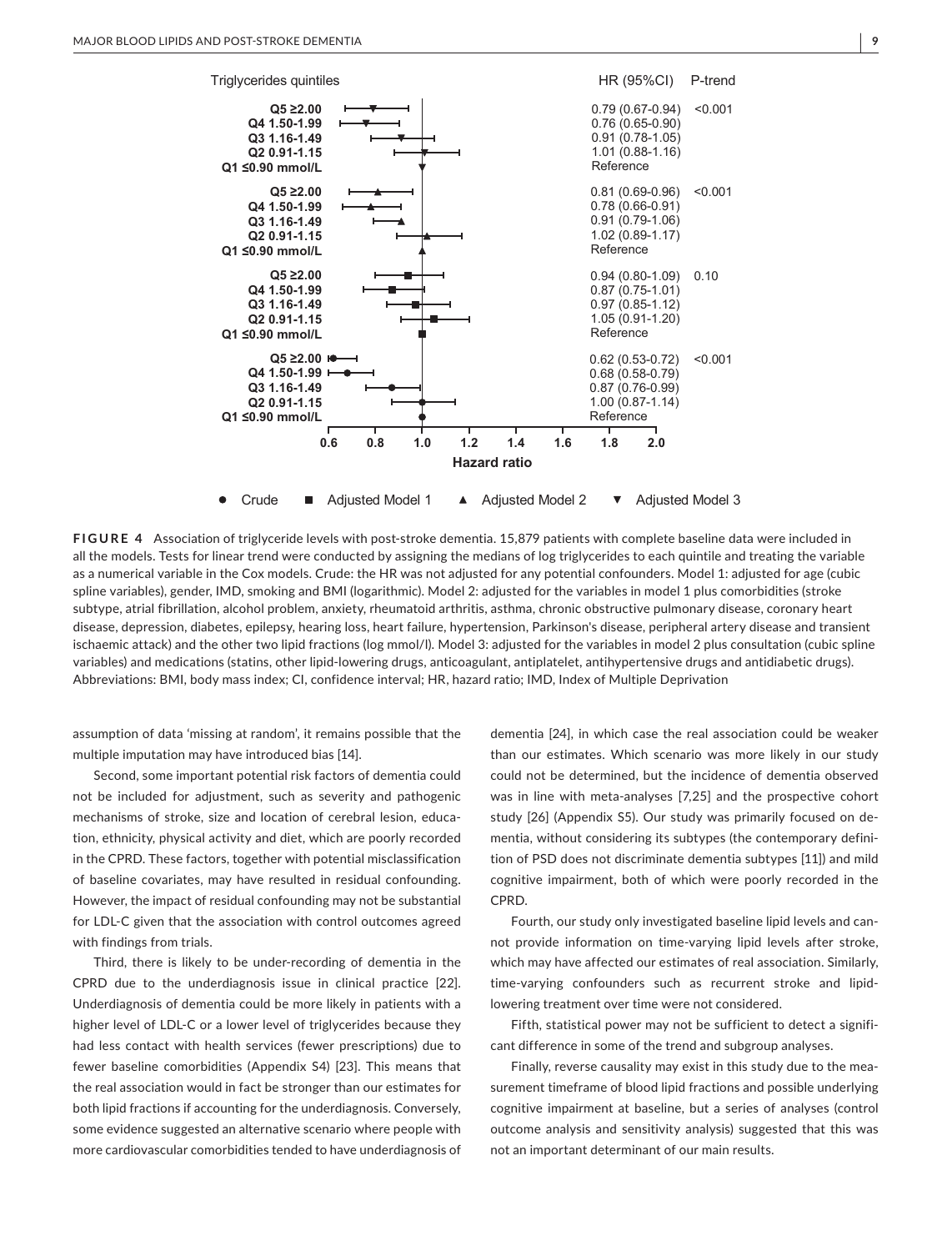# **Comparisons with other studies and possible mechanisms**

As suggested by the recent systematic review [8], many studies have investigated the association of hypercholesterolaemia (defined by dichotomizing total cholesterol levels) with PSD or compared blood lipids (defined as continuous variables) between PSD and no PSD. However, their results were inconclusive due to some key limitations, including inadequate adjustment for confounders, selection bias, short-term follow-up, small sample size and selective reporting. Relevant evidence comparing the risk of PSD for different levels of lipid fractions is limited, with only one trial for LDL-C [9] and no studies for HDL-C or triglycerides. The small-scale trial PODCAST observed a non-significant protective effect of the intensive LDL-C target on reducing the risk of PSD but some benefits for improving cognitive function related to vascular dementia such as executive function, response times and attention [9]. LDL-C has been identified as a main factor for cerebral small vessel disease and non-vascular neurodegenerative pathology as well as large vessel disease, which may contribute to the development of PSD [11,27]. In line with these findings, our study suggested a positive association of LDL-C with PSD.

Notably, our study found a linear decreasing trend in the risk of PSD with a higher level of triglycerides. The inverse association has also been reported in the general population in some studies [28–31] but not in others [32–35]. The studies [28–31] observing the triglycerides paradox tended to include more older people and more participants within a guideline target of triglycerides (<1.7 mmol/l) [2], suggesting that the association may vary by age of triglycerides measurement and range of triglycerides. A low level of triglycerides may reflect poor nutrition [36], which could not be adjusted for in our study due to lack of data (except for BMI) in the CPRD. The triglycerides paradox was supported by the biological findings that triglycerides could protect cognition through increasing transport of peripheral ghrelin and insulin to the brain, increasing the expression of orexigenic hypothalamic peptides and decreasing the production of inflammatory cytokines and tissue responsiveness [37–39].

For CHD (positive control outcome), the inverse association with LDL-C observed in our study agreed with the Treat Stroke to Target trial [15]. The neutral association between triglycerides and CHD was supported by the recent STRENGTH and OMEMI trials [40,41] but opposite to the REDUCE-IT trial [42]. For HDL-C, large-scale trials have failed to find cardiovascular benefits by increasing HDL level [43–46]. The inverse association observed in our study and many other observational studies suggest that HDL-C might just be a marker of cardiovascular health instead of a causal factor [47,48].

For the negative control outcomes, no significant association was found except for the positive association between HDL-C and fracture. Despite no relevant trial evidence, a recent Mendelian randomization study found a positive association for HDL-C and no association for LDL-C and triglycerides [49]. Meta-analysis of observational studies also suggested that increased risk of fracture

was associated with a higher level of HDL-C but not LDL-C or triglycerides [50].

#### **Implications for practice and future research**

Intensive statin treatment to lower LDL-C level in stroke patients may help to reduce the risk of dementia. It may be that guidelines should recommend lower LDL targets in people with stroke reflecting this benefit in addition to cardiovascular disease risk reduction.

Future trials to investigate the optimal target of LDL-C in stroke patients should include cognitive outcomes to confirm our findings. These studies could focus on a more aggressive target of LDL-C (e.g., <1.4 mmol/l), which might lead to further cognitive benefits as suggested in our study. More biological and population-based studies are needed to confirm the inverse relationship between triglycerides and dementia.

## **CONCLUSIONS**

Blood lipids may affect the risk of PSD in different ways. Higher levels of LDL-C are associated with increased risk of PSD, suggesting that a lower target of LDL-C or intensive statin treatment may help reduce the risk of PSD. The association is unlikely to be substantially distorted by unmeasured confounding shared with CHD, fracture or peptic ulcer. Further trials are needed to confirm whether an aggressive target level of LDL-C would be superior to a less aggressive target level in reducing the risk of PSD. More evidence is also needed to clarify the roles of triglycerides in the development of dementia.

#### **ACKNOWLEDGEMENTS**

The CPRD@Cambridge team is thanked for developing the code lists used in this study.

# **CONFLICT OF INTEREST**

None.

#### **AUTHOR CONTRIBUTIONS**

Zhirong Yang: Conceptualization (lead); data curation (lead); formal analysis (lead); funding acquisition (lead); investigation (lead); methodology (lead); resources (equal); software (lead); validation (lead); visualization (lead); writing—original draft (lead); writing—review and editing (lead). Duncan Edwards: Data curation (supporting); funding acquisition (supporting); investigation (supporting); project administration (supporting); resources (equal); validation (supporting); writing—review and editing (equal). Stephen Burgess: Formal analysis (supporting); resources (equal); supervision (supporting); validation (supporting); visualization (supporting); writing—review and editing (equal). Carol Brayne: Funding acquisition (supporting); investigation (supporting); resources (supporting); supervision (lead); validation (supporting); writing—review and editing (equal). Jonathan Mant: Conceptualization (supporting); funding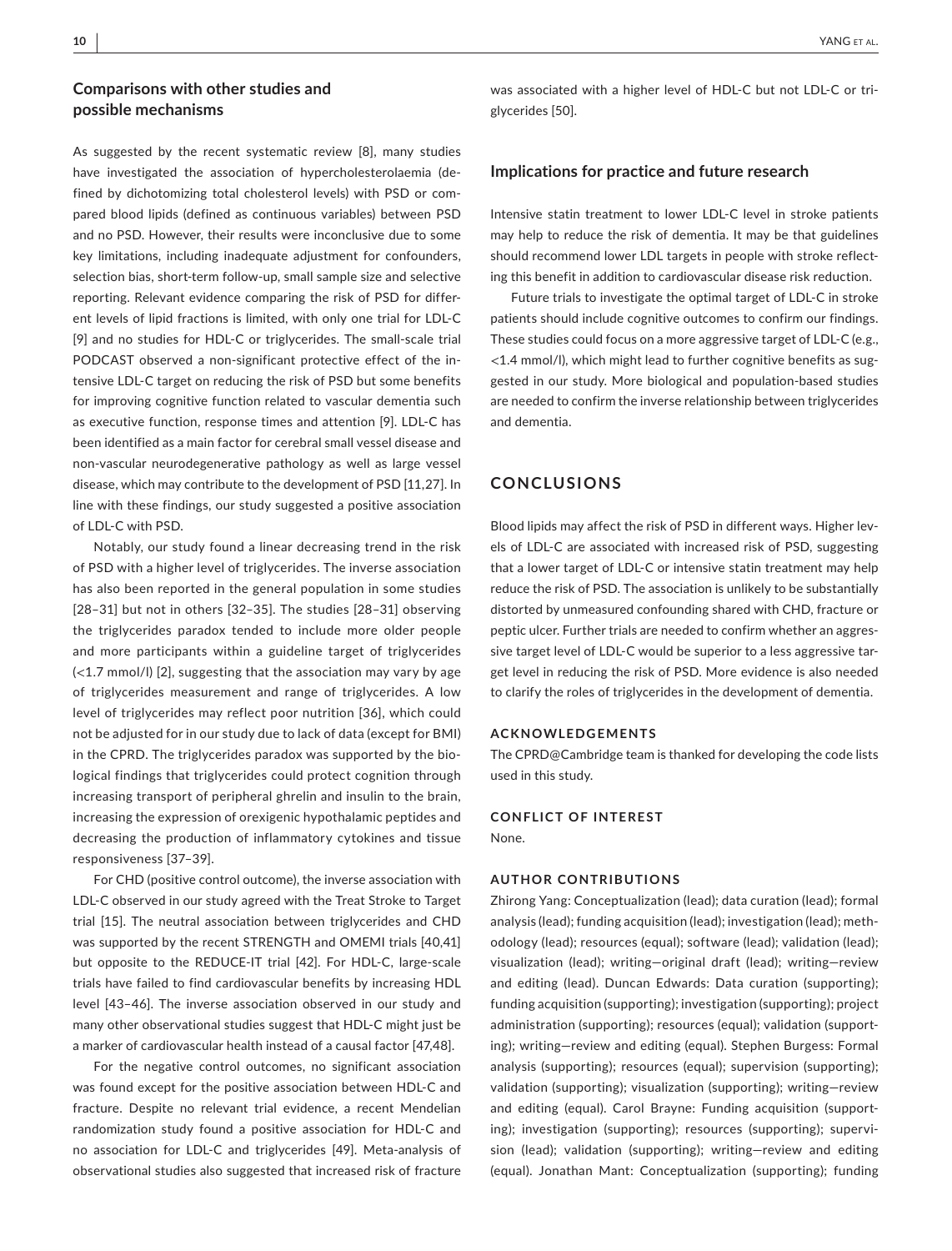acquisition (supporting); methodology (equal); project administration (lead); resources (equal); supervision (lead); validation (equal); visualization (equal); writing—review and editing (equal).

#### **DATA AVAILABILITY STATEMENT**

The data that support the findings of this study are available from the CPRD but restrictions apply to the availability of these data, which were used under license for the current study and so are not publicly available.

# **ORCID**

*Zhirong Yan[g](https://orcid.org/0000-0002-1562-0603)* <https://orcid.org/0000-0002-1562-0603>

#### **REFERENCES**

- 1. Kernan WN, Ovbiagele B, Black HR, et al. Guidelines for the prevention of stroke in patients with stroke and transient ischemic attack: a guideline for healthcare professionals from the American Heart Association/American Stroke Association. *Stroke*. 2014;45(7):2160-2236.
- 2. Mach F, Baigent C, Catapano AL, et al. 2019 ESC/EAS Guidelines for the management of dyslipidaemias: lipid modification to reduce cardiovascular risk. The Task Force for the management of dyslipidaemias of the European Society of Cardiology (ESC) and European Atherosclerosis Society (EAS). *Eur Heart J*. 2020;41(1):111-188.
- 3. Piepoli MF, Hoes AW, Agewall S, et al. 2016 European Guidelines on cardiovascular disease prevention in clinical practice: the Sixth Joint Task Force of the European Society of Cardiology and Other Societies on Cardiovascular Disease Prevention in Clinical Practice (constituted by representatives of 10 societies and by invited experts). Developed with the special contribution of the European Association for Cardiovascular Prevention and Rehabilitation (EACPR). *Eur Heart J*. 2016;37(29):2315-2381.
- 4. Stampfer MJ. Cardiovascular disease and Alzheimer's disease: common links. *J Intern Med*. 2006;260(3):211-223.
- 5. WHO. *Risk reduction of cognitive decline and dementia: WHO Guidelines*. WHO; 2019.
- 6. Gallacher KI, Batty GD, McLean G, et al. Stroke, multimorbidity and polypharmacy in a nationally representative sample of 1,424,378 patients in Scotland: implications for treatment burden. *BMC Med*. 2014;12:151.
- 7. Kuzma E, Lourida I, Moore SF, Levine DA, Ukoumunne OC, Llewellyn DJ. Stroke and dementia risk: a systematic review and meta-analysis. *Alzheimers Dement*. 2018;14(11):1416-1426.
- 8. Yang Z, Wang H, Edwards D, et al. Association of blood lipids, atherosclerosis and statin use with dementia and cognitive impairment after stroke: a systematic review and meta-analysis. *Ageing Res Rev*. 2020;57:100962.
- 9. Bath PM, Scutt P, Blackburn DJ, et al. Intensive versus guideline blood pressure and lipid lowering in patients with previous stroke: main results from the pilot 'Prevention of decline in cognition after stroke trial' (PODCAST) randomised controlled trial. *PLoS One*. 2017;12(1):e0164608.
- 10. Herrett E, Gallagher AM, Bhaskaran K, et al. Data resource profile: Clinical Practice Research Datalink (CPRD). *Int J Epidemiol*. 2015;44(3):827-836.
- 11. Mijajlovic MD, Pavlovic A, Brainin M, et al. Post-stroke dementia—a comprehensive review. *BMC Med*. 2017;15(1):11.
- 12. Patterson C, Feightner J, Garcia A, MacKnight C. General risk factors for dementia: a systematic evidence review. *Alzheimer's Dement*. 2007;3(4):341-347.
- 13. Harrell FJ. *Regression modeling strategies: with applications to linear models, logistic and ordinal regression, and survival analysis*. Springer; 2015.
- 14. White IR, Royston P, Wood AM. Multiple imputation using chained equations: issues and guidance for practice. *Stat Med*. 2011;30(4):377-399.
- 15. Amarenco P, Kim JS, Labreuche J, et al. A comparison of two LDL cholesterol targets after ischemic stroke. *N Engl J Med*. 2020;382(1):9.
- 16. Amarenco P, Goldstein LB, Sillesen H, et al. Coronary heart disease risk in patients with stroke or transient ischemic attack and no known coronary heart disease findings from the Stroke Prevention by Aggressive Reduction in Cholesterol Levels (SPARCL) trial. *Stroke*. 2010;41(3):426-430.
- 17. Collins R, Armitage J, Parish S, Sleight P, Peto R, Heart Protection Study Collaborative Group. Effects of cholesterol-lowering with simvastatin on stroke and other major vascular events in 20536 people with cerebrovascular disease or other high-risk conditions. *Lancet*. 2004;363(9411):757-767.
- 18. Heart Protection Study Collaborative Group. MRC/BHF Heart Protection Study of cholesterol lowering with simvastatin in 20,536 high-risk individuals: a randomised placebo-controlled trial. *Lancet*. 2002;360(9326):7-22.
- 19. Pena JM, Aspberg S, MacFadyen J, Glynn RJ, Solomon DH, Ridker PM. Statin therapy and risk of fracture: results from the JUPITER randomized clinical trial. *JAMA Intern Med*. 2015;175(2):171-177.
- 20. Amarenco P, Bogousslavsky J, Callahan A 3rd, et al. High-dose atorvastatin after stroke or transient ischemic attack. *N Engl J Med*. 2006;355(6):549-559.
- 21. Reith C, Staplin N, Herrington WG, et al. Effect on non-vascular outcomes of lowering LDL cholesterol in patients with chronic kidney disease: results from the Study of Heart and Renal Protection. *BMC Nephrol*. 2017;18(1):147.
- 22. Connolly A, Gaehl E, Martin H, Morris J, Purandare N. Underdiagnosis of dementia in primary care: variations in the observed prevalence and comparisons to the expected prevalence. *Aging Ment Health*. 2011;15(8):978-984.
- 23. Amjad H, Roth DL, Sheehan OC, Lyketsos CG, Wolff JL, Samus QM. Underdiagnosis of dementia: an observational study of patterns in diagnosis and awareness in US older adults. *J Gen Intern Med*. 2018;33(7):1131-1138.
- 24. Aldus CF, Arthur A, Dennington-Price A, et al. Undiagnosed dementia in primary care: a record linkage study. *Health Serv Deliv Res*. Southampton (UK). 2020;8(20):1-108.
- 25. Pendlebury ST, Rothwell PM. Prevalence, incidence, and factors associated with pre-stroke and post-stroke dementia: a systematic review and meta-analysis. *Lancet Neurol*. 2009;8(11):1006-1018.
- 26. Matthews FE, Stephan BC, Robinson L, et al. A two decade dementia incidence comparison from the cognitive function and ageing studies I and II. *Nat Commun*. 2016;7:11398.
- 27. Appleton JP, Scutt P, Sprigg N, Bath PM. Hypercholesterolaemia and vascular dementia. *Clin Sci (Lond)*. 2017;131(14):1561-1578.
- 28. Lepara O, Valjevac A, Alajbegovic A, Zaciragic A, Nakas-Icindic E. Decreased serum lipids in patients with probable Alzheimer's disease. *Bosn J Basic Med Sci*. 2009;9(3):215-220.
- 29. Yin ZX, Shi XM, Kraus VB, et al. High normal plasma triglycerides are associated with preserved cognitive function in Chinese oldestold. *Age Ageing*. 2012;41(5):600-606.
- 30. Katsumata Y, Todoriki H, Higashiuesato Y, et al. Metabolic syndrome and cognitive decline among the oldest old in Okinawa: in search of a mechanism. The KOCOA Project. *J Gerontol A Biol Sci Med Sci*. 2012;67(2):126-134.
- 31. Lv YB, Mao C, Gao X, et al. Triglycerides paradox among the oldest old: "The lower the better?". *J Am Geriatr Soc*. 2019;67(4):741-748.